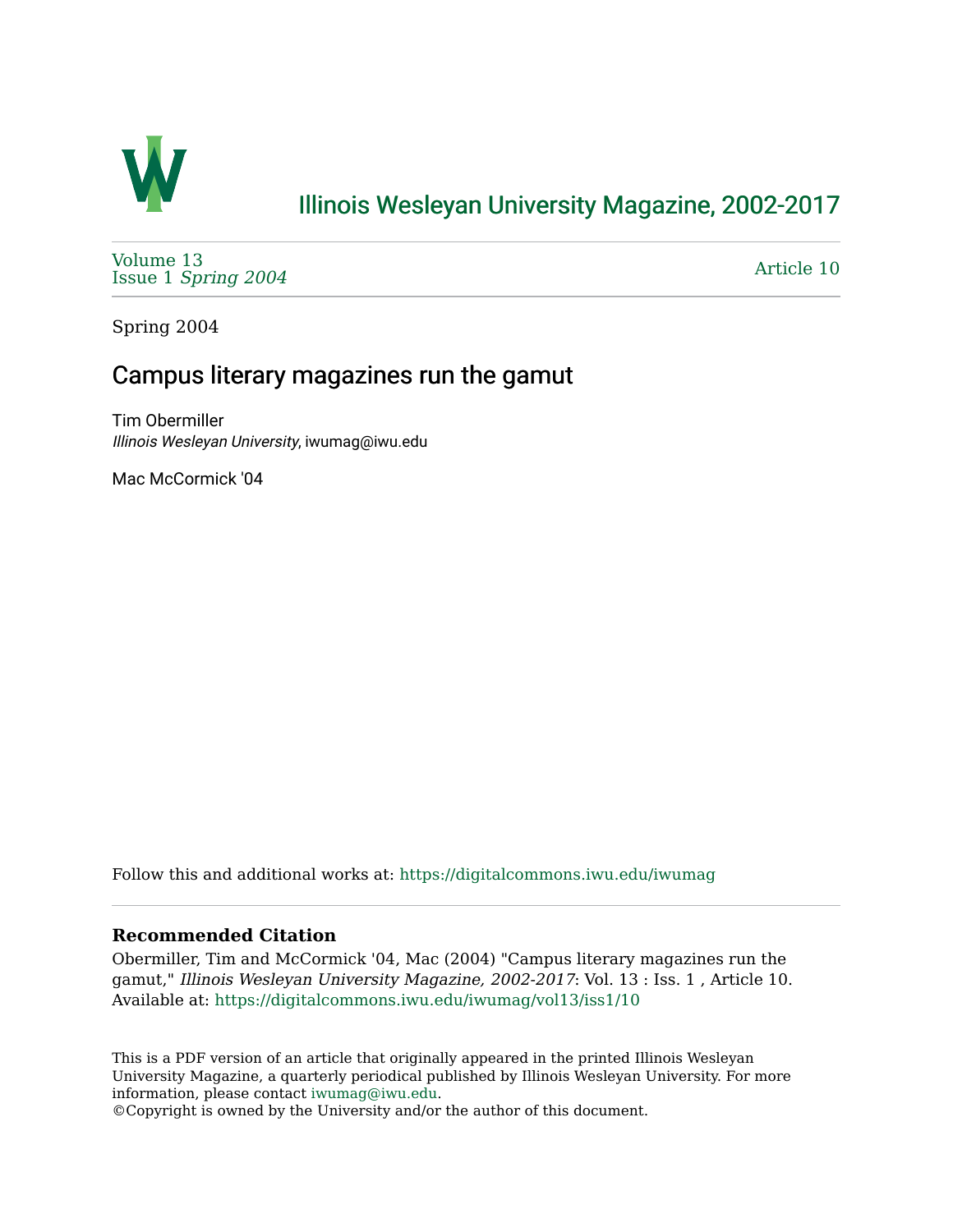### **Campus literary magazines run the gamut**

#### **By Tim Obermiller and Mac McCormick '04**

The very first student publication produced at Illinois Wesleyan, appropriately called *The Ventilator*, vowed to appear whenever the campus's "mental and moral atmosphere" becomes "noisome, and demands purification. "After only one issue, published "underground" in June 1872, The Ventilator disappeared, indicating either that the steam had run out of its righteous mission or that campus administrators decided to pull its plug. It certainly couldn't have helped that the issue referred to a new textbook written by the University's president as "a regular crusher."

Despite this shaky start, student publications were off and running and have been a vital part of campus cultural life ever since.

*The Wesleyan Be*e, *The Elite Journal*, *The Avenger* and other early publications featured a combination of creative and rhetorical writings. Supported by various literary, Greek, and independent societies, these journals gradually fell into "bitter rivalry," according to the 1994 book Through the Eyes of *The Argus* by Jennifer Barrell Fusco '94 and Chris Fusco '94. Administrators eventually resolved the dispute by declaring their support for a single campus newspaper and in 1894 The Argus was born.



Above, a few of the many literary journals produced by IWU students or faculty since the 1870s. All of the above are stored in the University's Tate Archives.

The Argus continued the tradition of featuring a mix of poetry, short stories, and essays until it gradually eased into a more purely journalistic style. It's not clear when the first full-fledged journal devoted exclusively to creative writing emerged, though early examples in the University's Tate Archives include *The Black Bookmen*, published by a student literary group in the 1920s. In the 1930s, a journal specifically for freshmen, called *Green Inklings*, was introduced, which was later renamed *Spinach* (a name inspired by the fact that "spinach is good for you, but it is often very hard to take," its editor explained).

Albatross, published in the mid-1970s, heralded

the modern era of student literary efforts. Gone were the rhyming elegies to rainbows, clouds, and morning dew that populated earlier student journals. Instead — in free, often jagged, verse — students described an unsettled society still reeling from the 1960s' cultural revolution. The tense, terse mood of the times is reflected in a poem from the 1973 edition called simply, "Viet Nam veterans without jobs."

As its title suggests, *The Unicorn* — published in the 1980s — steered toward more imaginative, introspective fare. However, after hearing a remark from visiting poet Gwendolyn Brooks where she described poetry as "life distilled," the editors were inspired to change the name to Still in 1989 — a name that better fit the journal's tone of post-modern edginess.

Still provided a creative outlet for dozens of aspiring writers throughout the 1990s. The shoestring nature of the publication is fondly recalled by a former Still editor, Eric Gardner '89, who is now a